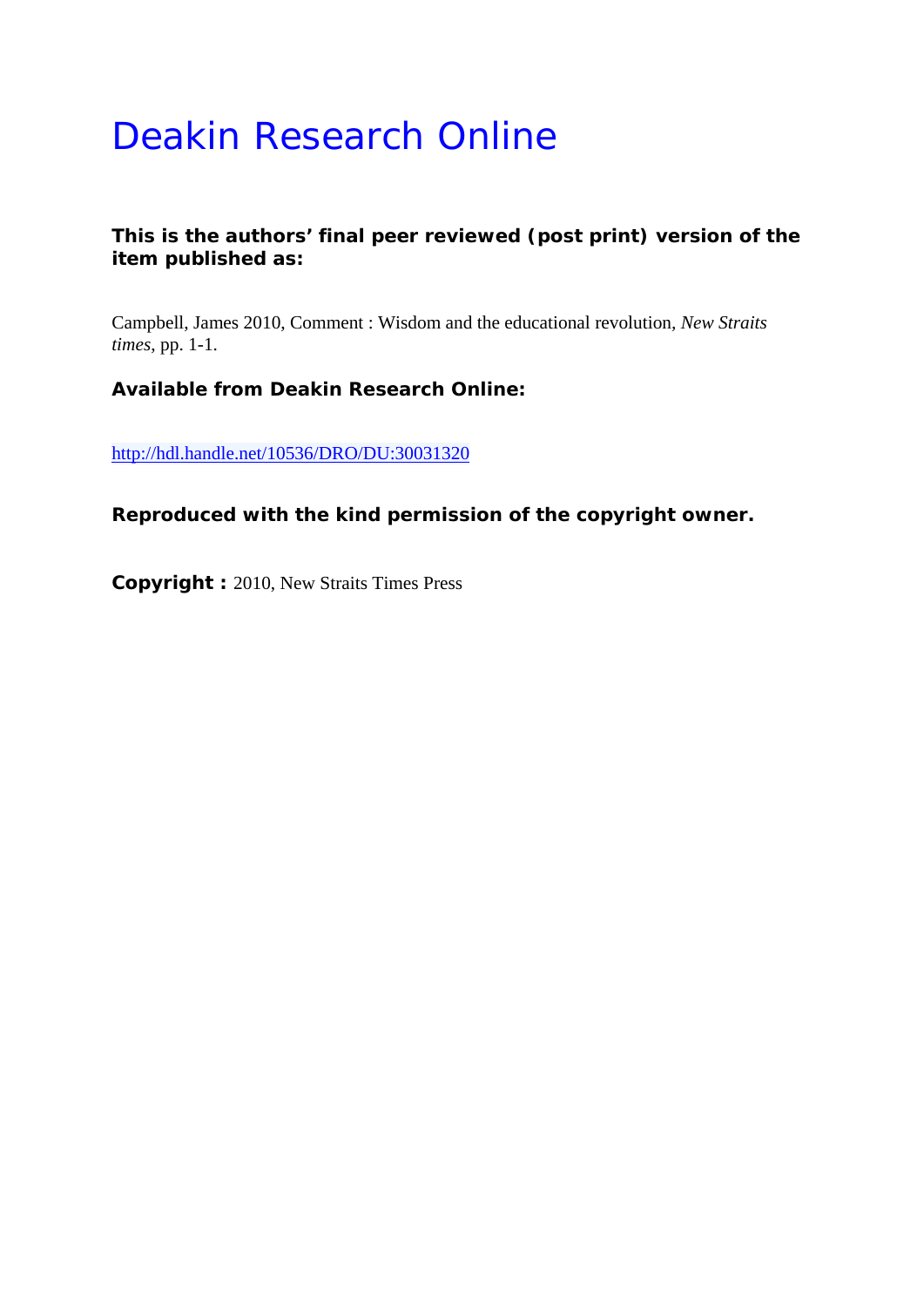## **Comment: Wisdom and the educational revolution**

James Campbell jamesca@deakin.edu.au

AMBROSE Bierce wrote in The Devil's Dictionary that education can be defined as "that which discloses to the wise and disguises from the foolish their lack of understanding".

The suggestion made by Bierce is that education itself does not develop wisdom but rather, can either help those who have insight to understand their limitations or hide understanding of shortcomings from those who do not have it. Wisdom then appears, according to Bierce's definition, to be the intangible element that defines how we make use of our education and what lessons we take from it.

How then to understand wisdom? How important is it?

Naguib Mahfouz, the Egyptian novelist who won the 1988 Nobel Prize for Literature, said that: "You can tell whether a man is clever by his answers. You can tell whether a man is wise by his questions." From this we can see that wisdom in education is signified by the quality of our capacity to ask questions. Asking the right queries or being able to enquire is the marker of wisdom and excellence. The quality of our questions is a key guide.

Philosophy teaches us that wisdom has many facets; it is often characterised by the virtues of prudence, balance, reflection and understanding. Informing our questions by these virtues is truly the mark of the wise, and an education system that instills these practices and capacities in its students will be world-class indeed.

This brings us to the recent release of the 10th Malaysia Plan. It aims to "develop and retain a First World talent base". This is to be done in part by "revamping the education system to significantly raise student outcomes".

Such aims are laudable and important milestones of Malaysia's advancement. Indeed the centrality of education to Malaysia's economic and social development is critically acknowledged in the  $10<sup>th</sup>$  Malaysia Plan. This recognition is part of a broader understanding that education is now the critical driver for Malaysia's growth and development as a vigorous and dynamic knowledge economy. Specifically, the 10th Malaysia Plan points out: "The education system is critical in strengthening the competitiveness of the country and in building 1Malaysia.

"The status of national schools will be elevated to become the school of choice for a broader segment of Malaysians by continually raising standards and closing the achievement gap across national schools."

The focus on developing the attributes of human capital is an understandable aim for Malaysian education and the commitment to raising student outcomes in a measurable and verifiable way is critical to Malaysia's ongoing development.

Without some way of knowing whether we have achieved our goals, the education revolution that Malaysia so sorely needs will not come to fruition. The government's commitment to "unlocking the potential of every child in Malaysia" is also laudable.